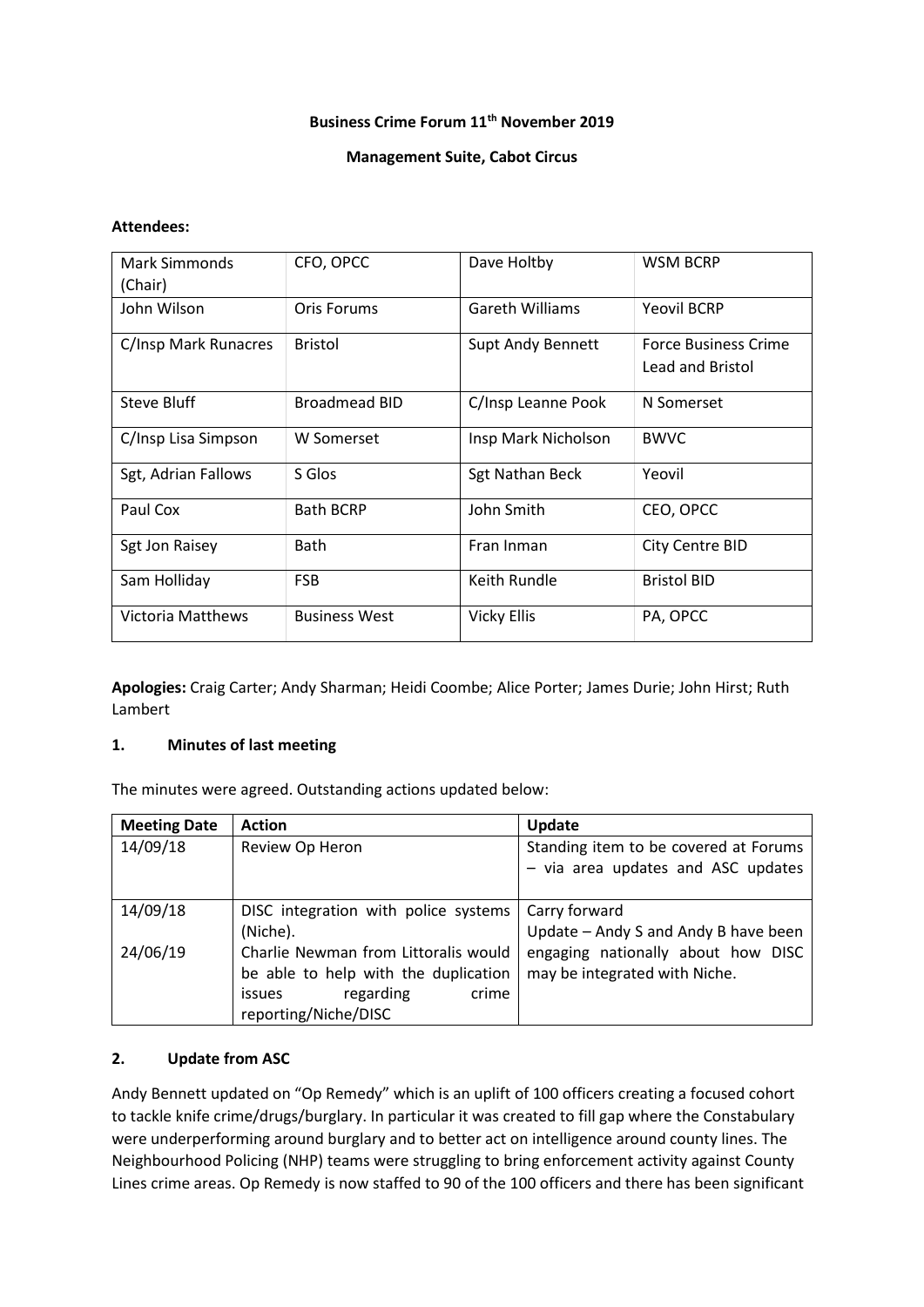progress tackling burglary as well as numerous successes around county lines. Previously NHP were spending significant time on drug enforcement and Op Remedy has allowed the Constabulary to release NHP capacity into building the local relationships and local problem solving again – starting to see benefits to business crime around the patch now.

A&S (and other Forces) expect an uplift in police officer resources over next 3 years – based on government announcements but which could change following the general election. If confirmed, it is anticipated ASC will need to recruit around 1000 officers in the next three years to generate a net target uplift of 350-400 officers after leavers. Officer postings will be determined but the initial uplift will focus on "Patrol" (response officers). NHP will argue for an uplift in numbers to meet their demand. Model for NHP is considered robust and will produce demand reduction and better engagement with the community.

Currently in general election purdah period until 12 Dec 2019, then will go back in to purdah in March 2020 for May PCC election and Mayoral election.

It was generally noted by BCRPs that positive effects could be seen around the force area following Op Remedy and there was good support for the NHP model.

FSB noted they had called for extra an 80,000 police nationally based on average number of police per 1000 population – taking to 322 currently at 212

### **Business Crime Trends**

MOS – recorded crime stats – 3% increase in business crime recorded (rolling 12 months) force wide but Somerset up by largest amount (8% and 11% in Somerset West). Business crime remains 15% of all ASC crime recorded.

Recurring high-demand hot spots remain an issue, including ASDA/Boots/ Debenhams/ Tesco/ Wilko.

ASC were asked about their plans to address these hotspots - AB – referred to the problem solving pillar of NHP and the need to feed business hot spots into ASC's reducing strategic demand group – NHP can't do it on their own. Recruited to central problem solving team to start addressing these issues and hotspots.

Lisa – some nationally large companies are not investing in prevention. Need to tackle this with security mangers at area level.

Paul – this issue has been discussed nationally at BCRP forums and this will lead to engagement nationally with certain retailers.

## **Action:** AB to update at next Forum on ASC (and partner) plans to better tackle business crime hot spots across the Force area.

Lisa – reporting is up in Somerset partly because of improved reporting offering online – so reporting increased and confidence to report has increased. LPA had most sustained abstractions throughout the year – believe on good trajectory with DISC programme.

Steve – are the figures shared with retailers? And BCRP? Retailers also need to look at possible solutions themselves – e.g. store layout and CCTV

MOS – seen improved online business crime reporting. Moore than 50% of business crime is now reported online. Over 1000 uploads of CCTV online – this is the future – will keep working to improve these systems.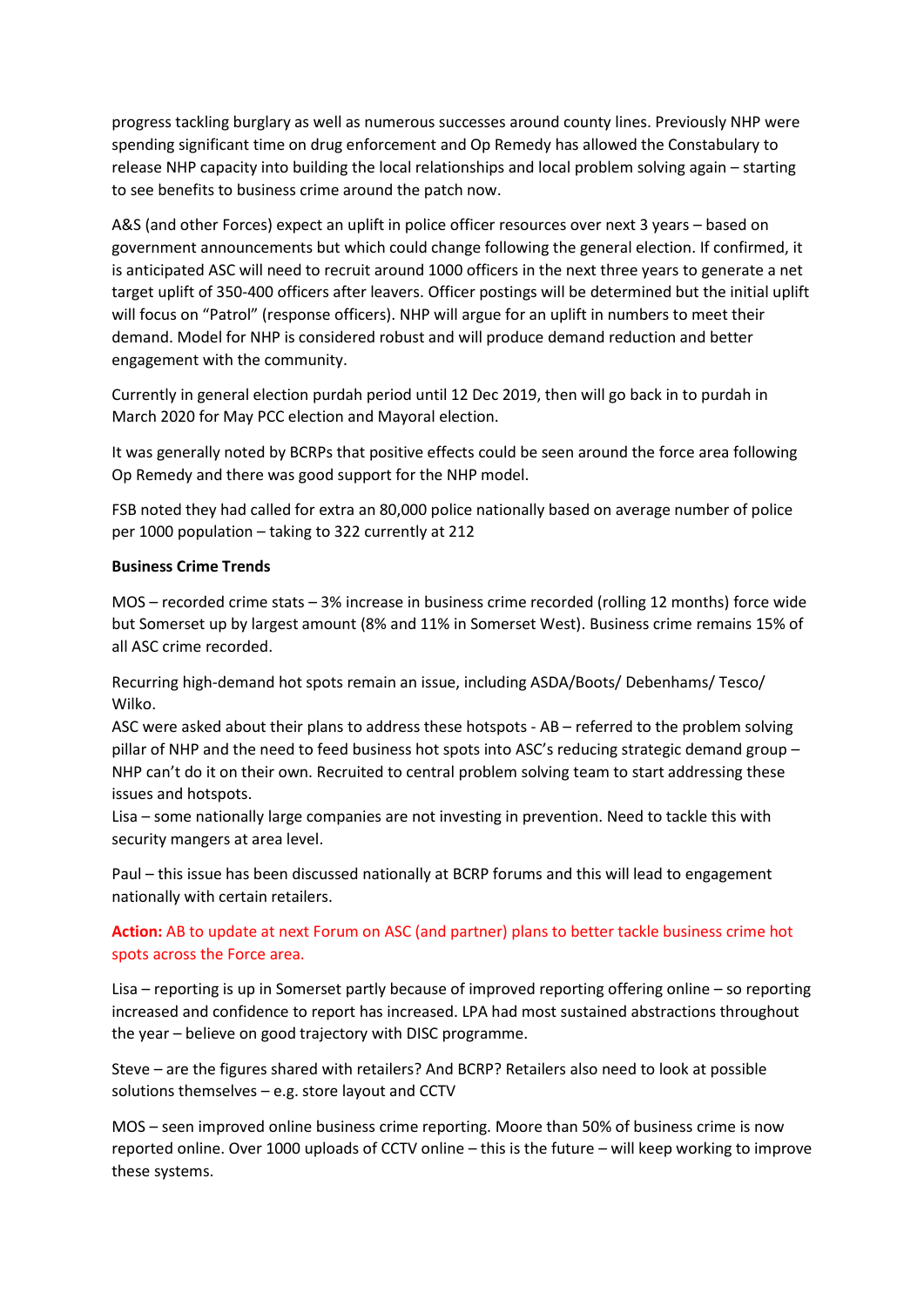Gareth – still a few problems receiving crime packs late after reporting – see actions agreed below

Paul – emerging problem that businesses at national level will not 'multi click' for reporting crime – so ideally need DISC to also be the reporting system. *(see c/f action above to seek interface between DISC system and Niche)*

### **3. Area Updates**

**Bristol** – new BCRP created, serving two Bristol BIDS. An advisory panel is established and user groups are in place including NTE and Hotel & Hospitality. Going for accreditation this year – good support from Constabulary colleagues.

Issues remain in city centre with ASB/rough sleeping – peaks and troughs, gets better and then declines again. Streetwise help signpost individuals. MR – reported 30% reductions in ASB in Broadmead area through engagement with council and partners.

ASC resource levels in Bristol are still a bit light – looking to restructure and reconfigure to bolster numbers around Broadmead and exploring funded posts with the BIDs.

KR – Partnership working is quite slow- in terms of funding discussions for posts – looking at match funding two Bristol dedicated posts. ASC are able to provide the resource once agreed.

Broadmead now have a retail support ranger to work closely with PCSOs and police – paid for by BID. Helps detain/deter shoplifters since end Aug – good feedback from retailers and police. Yeovil have also got a similar post – seems to be working well.

### **Somerset**

LS – Safer Somerset still developing – circa 80 businesses signed up so far (Nov 19). Partnership working is adapting to the planned end of term of a seconded police resource.

Data sharing - Now looking to finalise the Information Sharing Agreement – getting a protocol agreed. PC – why not set up as individual entity? A number of issues with Sedgemoor acting as a data controller? PC suggest speak to Staffordshire to see how they have done it.

Butlins – has been an area of high force demand as one business – now they fund high visibility presence at peak times.

### **Bath**

PC – rough sleepers still an issue – a number of initiatives underway – biggest complaint is leaving possessions in doorways in the mornings when they move on. Working to educate that is not appropriate and working on removing items. Working with local police team is "spot on". Businesses are under reporting – PC is discussing with police and has a formula to tackle with a PCSO. TK Maxx nationally a problem and a trend was noted of American owned stores becoming risk averse. Youth Restorative Justice workshop continues to be extremely successful. Good to share this practice across the patch.

Jon Raisey – increase in work related to Extinction Rebellion – focussing on stores and businesses – new challenge. AB – having a dialogue in Bristol which works well.

**Action**: AB to assist with assisting engagement with Bath Extinction Rebellion.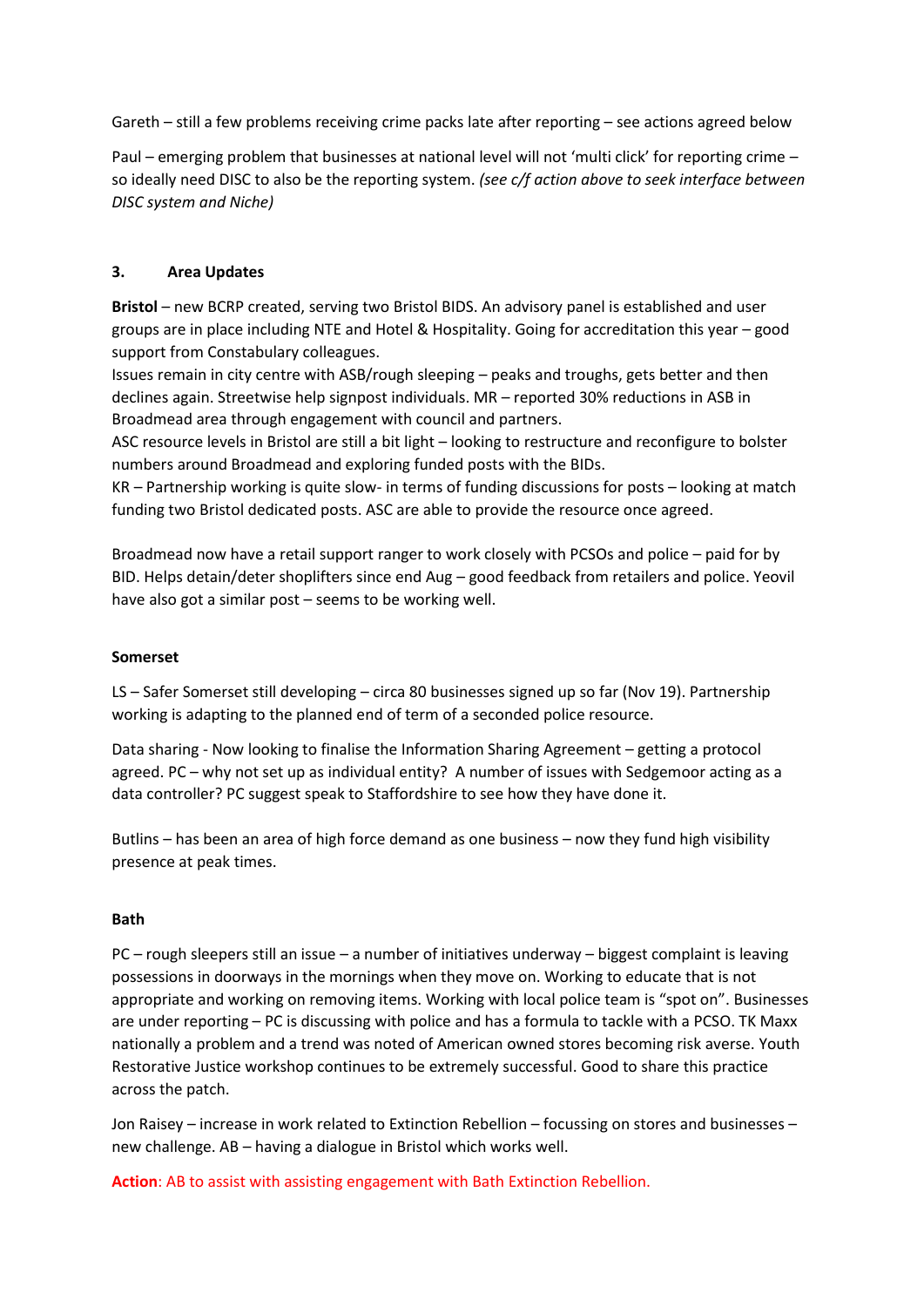### **Business West**

Membership ranges from small traders to large conglomerates. Cyber crime is an issue and working with Business Declares – part of extinction rebellion – non protest – more education. MOS suggested an updated cyber crime prevention pitch from ASC to members again – Victoria to share dates to MOS.

Underreporting business crime is still an issue – of those who had a significant crime against business

21% did not report – of those 38% due to no confidence/38% no insurance claim/32% no time

#### **WSM**

Situation "good". National BCRP accreditation achieved. Over 400 members (Circa 60 businesses) on DISC system now. Still significant crime underreporting – need to refocus on Heron and re-educate businesses, combat urban myths. One issue noted is length of time between reporting to ASC and police action taken. Need to focus more on prevention than currently doing? Working with superstore regarding huge amounts of loss. Asda and Tesco suffer more losses than all the rest of top 10 together. Police are seeking to address these hotspots…

Some big events but all gone well.

LP – got purple flag reaccreditation for WSM due again soon.

Reporting – actively encourage reporting, esp. prolific offenders. Op Remedy has helped in WSM with surge style activity focused on drugs/Burglary/gangs – but still a requirement for NHP with strong local police/business relationships. Resourcing always feels like a challenge in N Som.

#### **Yeovil**

Some improvement in day time economy crime issues due to partnership working and One Teams. SSDC slowed things up but hope as learn new positions will settle down.

Prolific and persistent offenders still a concern but Remedy has disrupted some of this. Local police aware of challenges.

Seen an increase in violence in shoplifters, in certain stores in particular. Concern around big stores – M&S having £10,0000s stolen every few days since getting rid of security contract and change of policy/staff skills – BCRP is working with stores to try to address this. Boots had all security cut and this has caused some concern.

Police resources in Yeovil struggling at the moment due to vacancies/abstractions – police working on this. Extra funding by government via VRU has already seen some positive impact on the town. NTE going well – some incidents on social media but pub watch growing and partnership working going well.

#### **FSB**